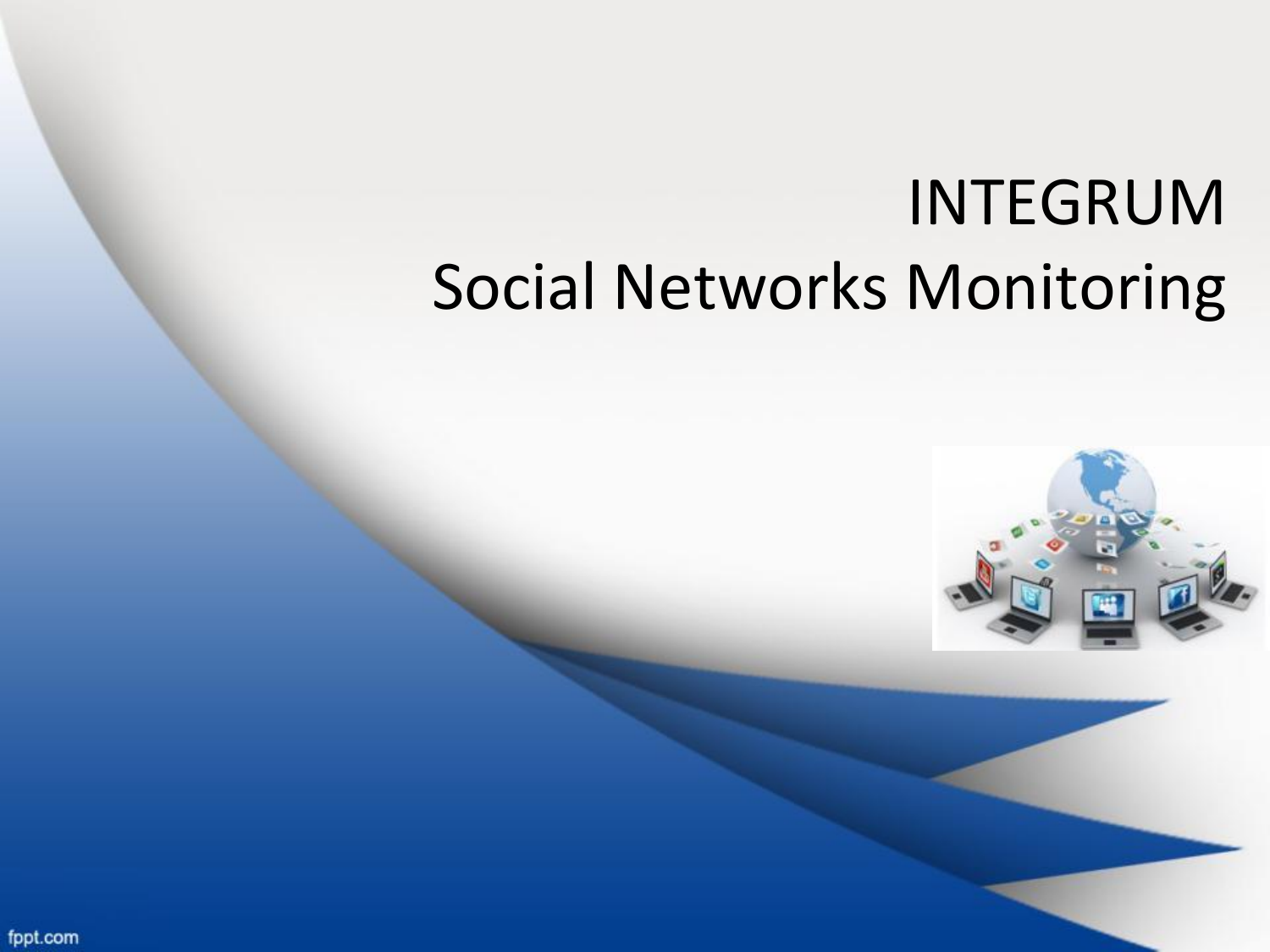

INTEGRUM is a leading provider of business information, analytical tools and technologies since 1996.

Among our clients there are:

•large corporations and small companies, •public organizations, •governmental bodies, •research centers,

•libraries,

•individual researchers…

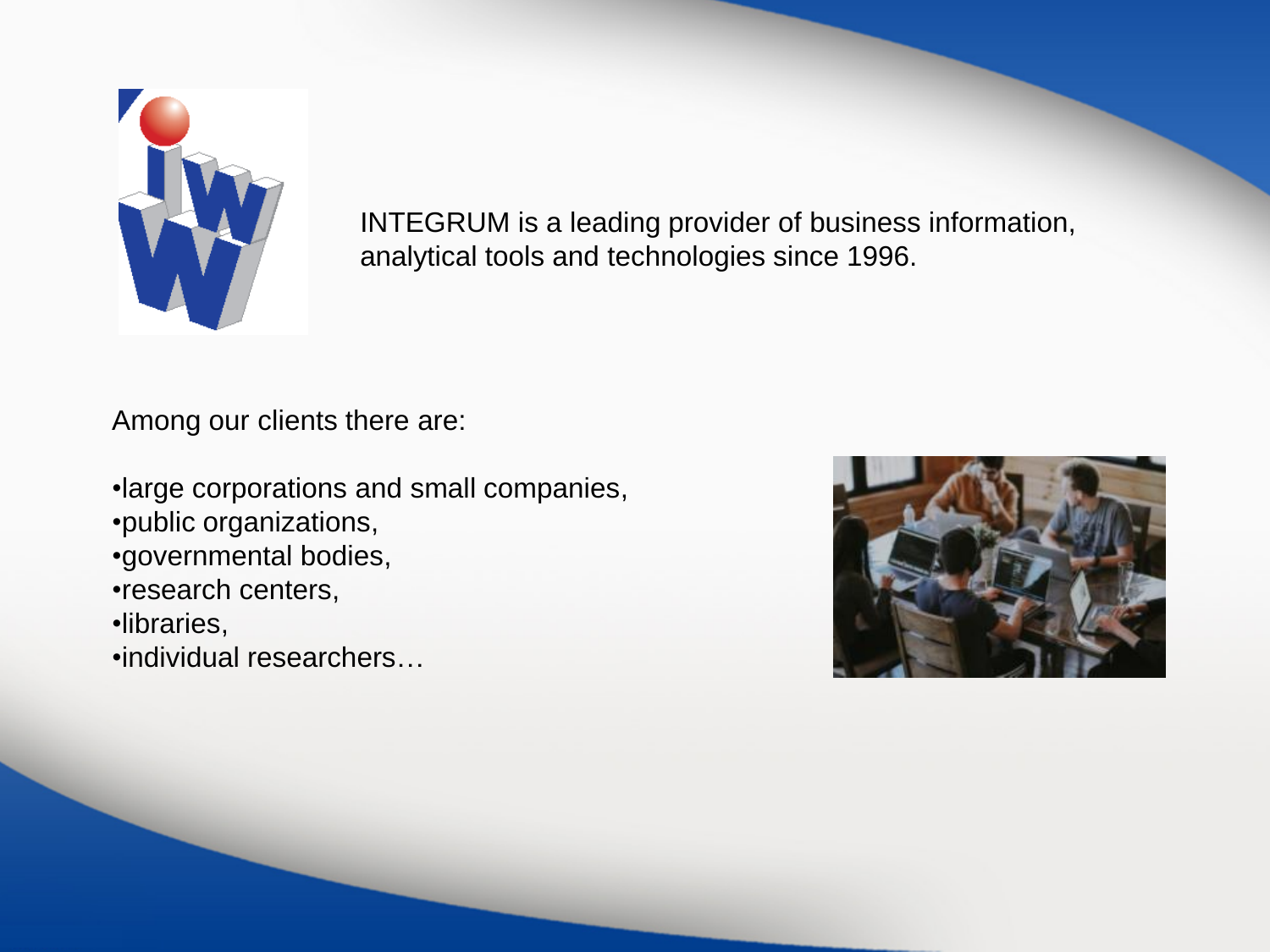Integrum Social Networks tool allows to monitor posts from open profiles for information relevant to your interests and get ready-made analytical reports.

The service monitors the most popular social networks, such as:

Telegram, Twitter, Instagram, Facebook, VK, OK.ru, LiveJournal and others.

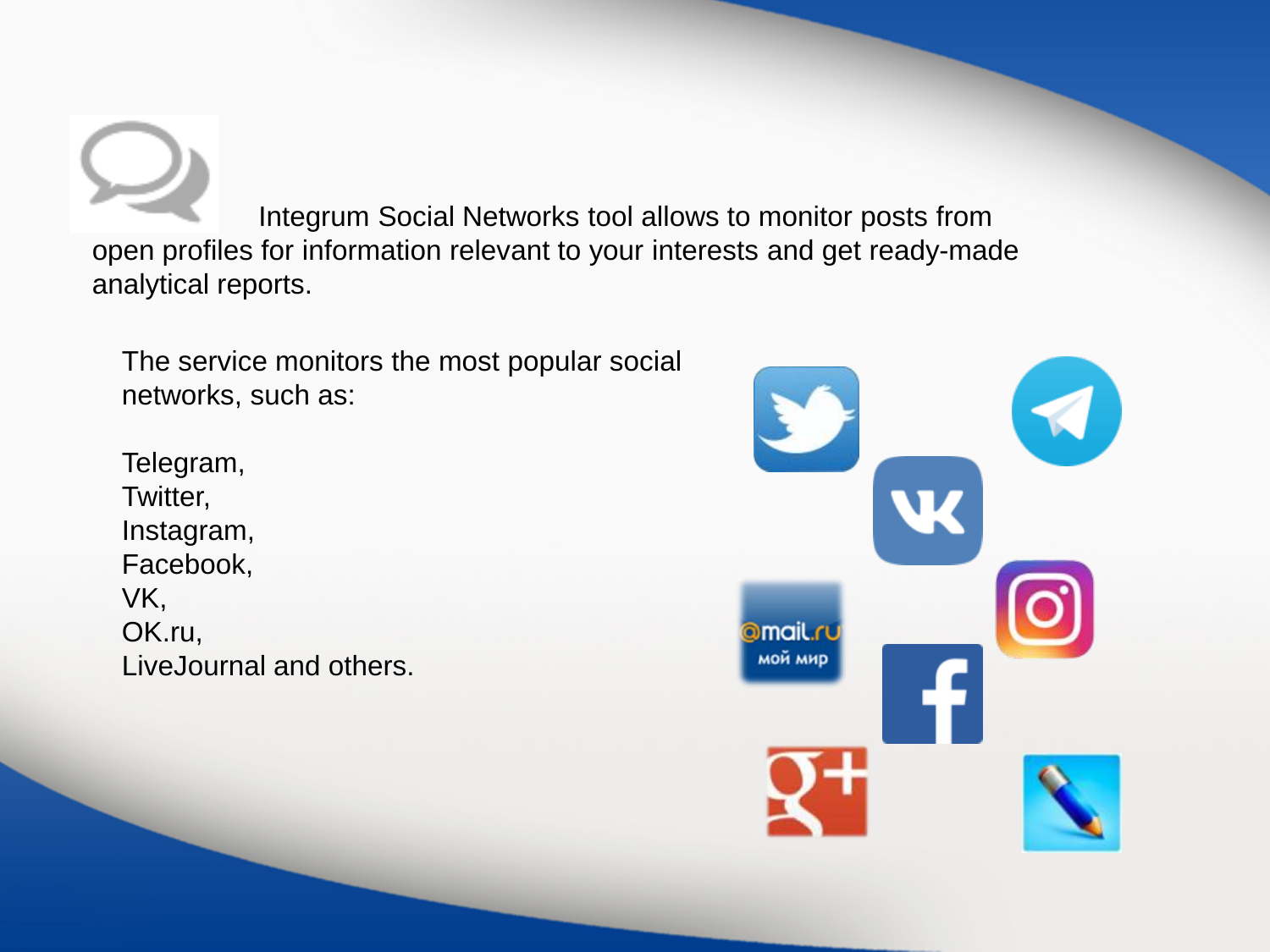The objects of monitoring and keywords can be set up by users themselves. Reports are updated automatically when new posts appear.



fppt.com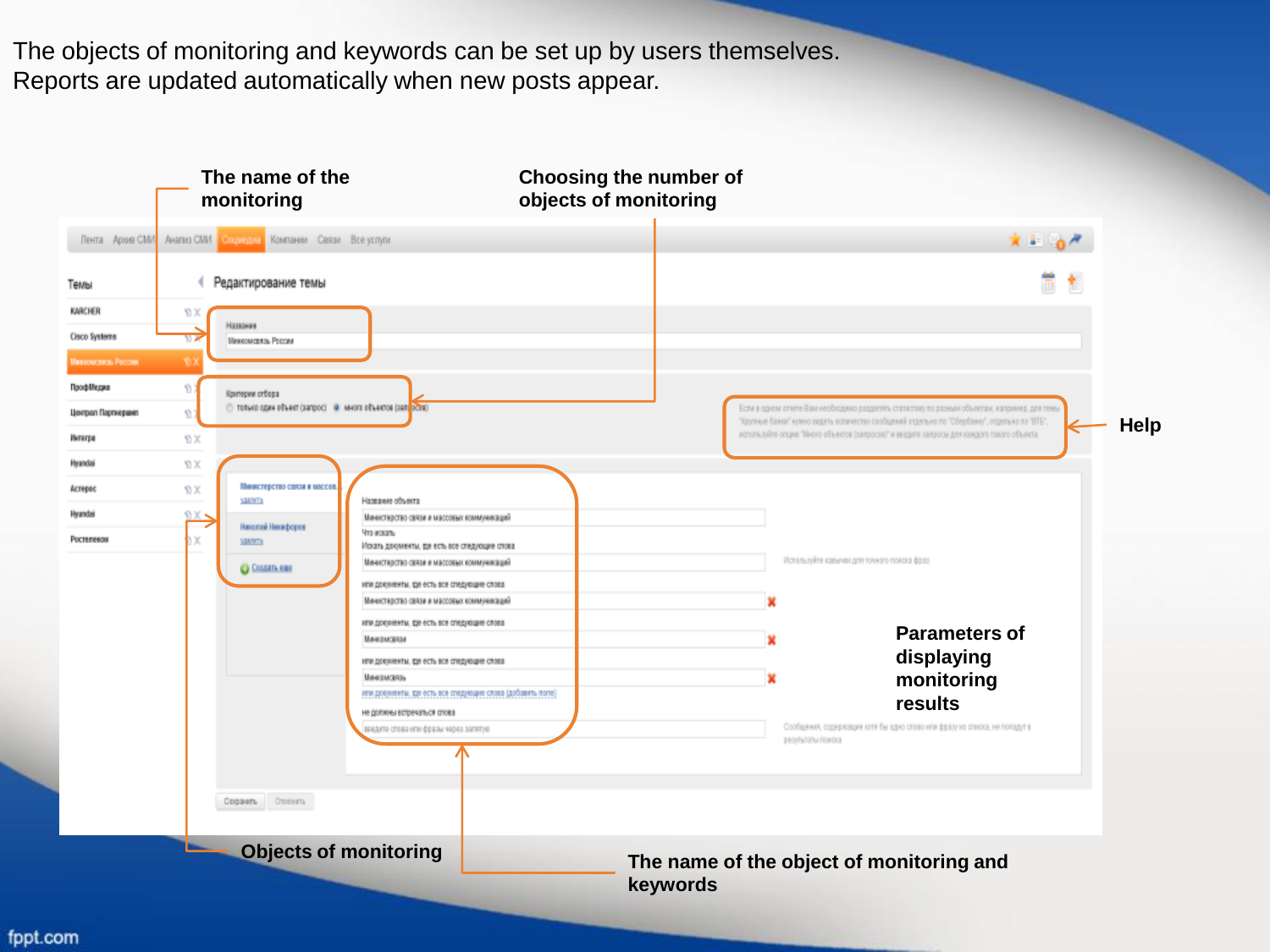A user can edit monitoring settings, if required.

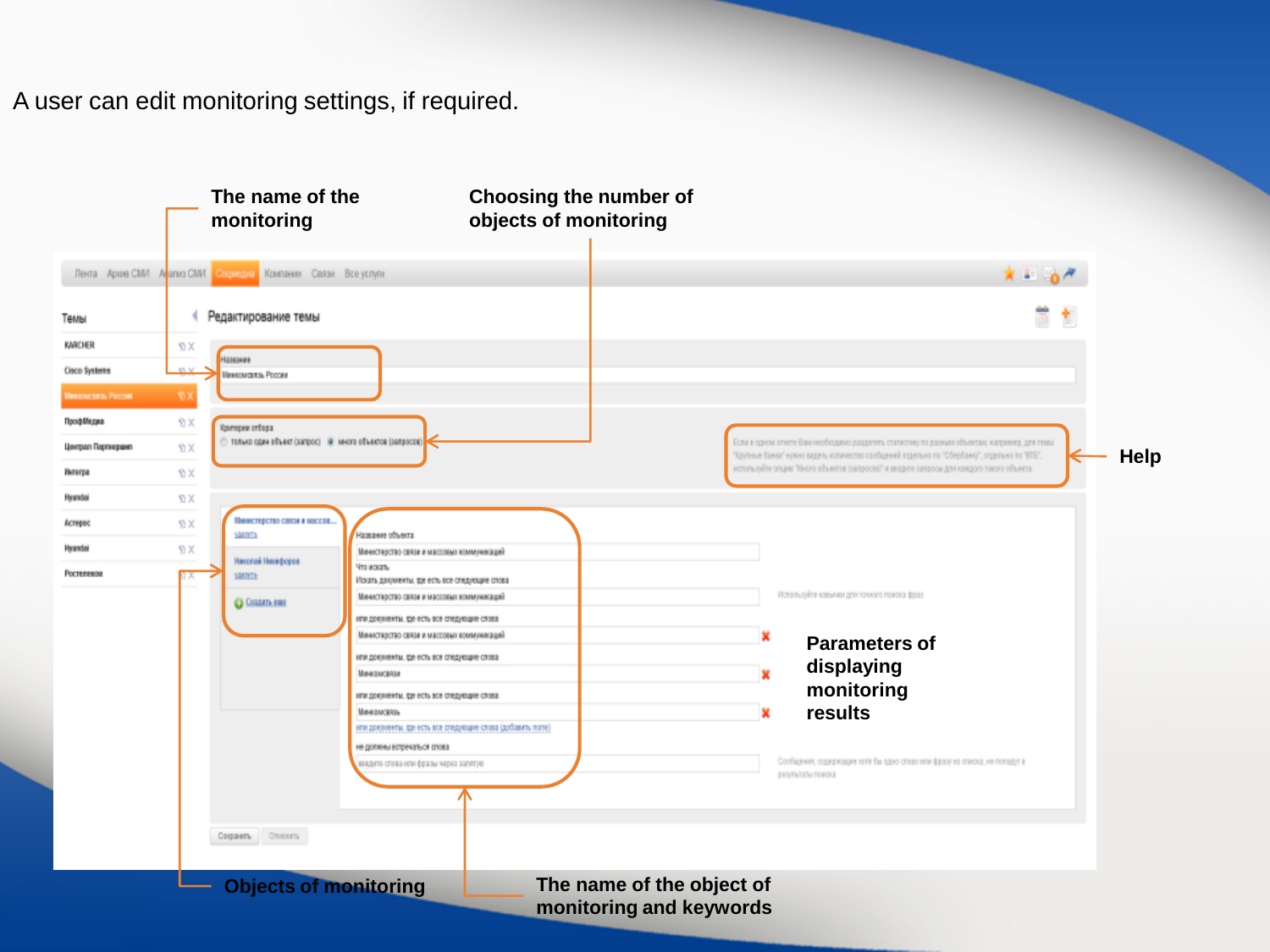The service provides a wide selection of tools for the analysis of information and getting reports.

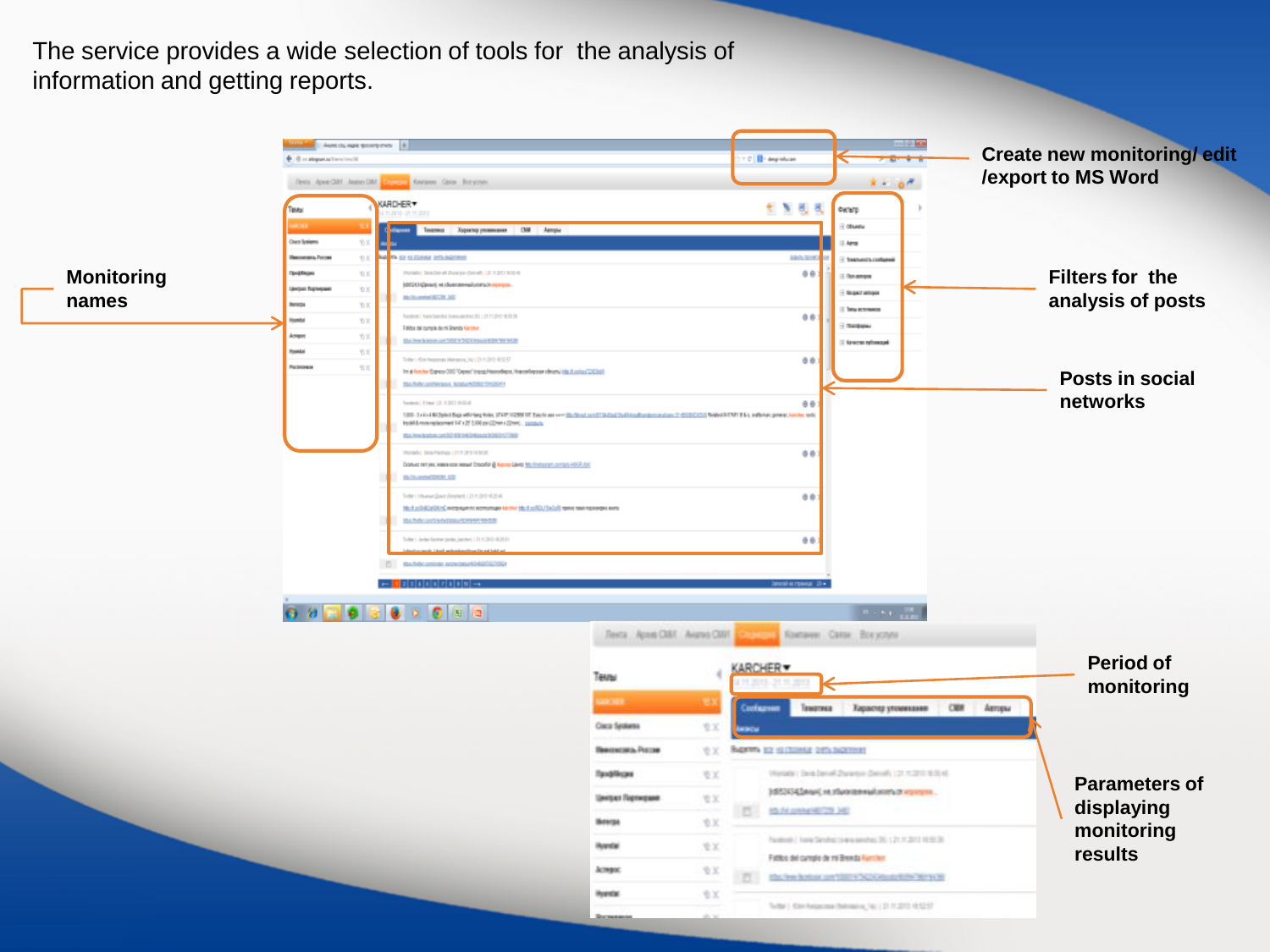| Иинкомсвязь России▼<br>4.11.2013 - 21.11.2013                                       |                                                                                                                                                                                                                                                                  |                           |            | The text of a<br>post                                                                                                                                                                                                                                                                                                                                                                                                         | <b>七、飞、邑、邑、</b>                 |                                                                                                   |
|-------------------------------------------------------------------------------------|------------------------------------------------------------------------------------------------------------------------------------------------------------------------------------------------------------------------------------------------------------------|---------------------------|------------|-------------------------------------------------------------------------------------------------------------------------------------------------------------------------------------------------------------------------------------------------------------------------------------------------------------------------------------------------------------------------------------------------------------------------------|---------------------------------|---------------------------------------------------------------------------------------------------|
| Сообщения<br>Тематика                                                               | Характер упоминания                                                                                                                                                                                                                                              | <b>CMM</b>                | Авторы     |                                                                                                                                                                                                                                                                                                                                                                                                                               |                                 |                                                                                                   |
|                                                                                     |                                                                                                                                                                                                                                                                  |                           |            |                                                                                                                                                                                                                                                                                                                                                                                                                               |                                 |                                                                                                   |
| <b>NORRATH</b> BOR HR CTORHAUR OHAT BILDRORHAM                                      | Wortalde   Hacking / Security (hackdafuck)   21.11.2013 14:38:03<br>Специалисты Mail Ru Group считают приказ Минкомсвязи о записи интернет-трафика технически нереализуемым<br>является технически нереализуемым, отмечают представители Mail Ru Group. свернуть |                           |            | До конца пода в России должен вступить в силу приказ Минионсексии, по которому ФСБ может получить доступ к данным пользователей интернета. Кроме того, что данное постановление нарушает Конституци <mark>о</mark> РФ, в<br>частности, право на неприкосновенность частной жизни, тайну переписки, тепефонных переповоров, почтовых, тепефофины и иных сообщений, а также противоренит ряду федеральные законов и кодексов, о | <b>ОТЫЛЬ ПОЛИГАННО</b><br>e e x | Choose the modality of<br>the posts to be<br>displayed<br>(positive/negative)<br>Delete the posts |
| Специалисты Mail Ru Group считают<br>Минкомсвязь России▼<br>14.11.2013 - 21.11.2013 | приказ Минкомсвязи о записи интернет-<br>трафика технически нереализуемым                                                                                                                                                                                        | РФ, в частности, право на |            | Специалисты Mail Ru Group очитают приказ Минкомсвязи о записи интернет-трафика технически нереализуемым<br>До конца года в России должен вступить в силу приказ Минкомсвязи, по которому ФСБ может получить<br>доступ к данным пользователей интернета. Кроме того, что данное постановление нарушает Конституцию                                                                                                             |                                 | Choose the modality of<br>the posts to be<br>displayed<br>(positive/negative)                     |
| Сообщения                                                                           | Тематика                                                                                                                                                                                                                                                         | Характер упоминания       | <b>CMM</b> | Авторы                                                                                                                                                                                                                                                                                                                                                                                                                        |                                 |                                                                                                   |
| Анонсы                                                                              |                                                                                                                                                                                                                                                                  |                           |            |                                                                                                                                                                                                                                                                                                                                                                                                                               |                                 |                                                                                                   |
|                                                                                     | Выделять все на странице снять выделение                                                                                                                                                                                                                         |                           |            |                                                                                                                                                                                                                                                                                                                                                                                                                               |                                 | охрыть прочитанно                                                                                 |
|                                                                                     |                                                                                                                                                                                                                                                                  |                           |            |                                                                                                                                                                                                                                                                                                                                                                                                                               |                                 |                                                                                                   |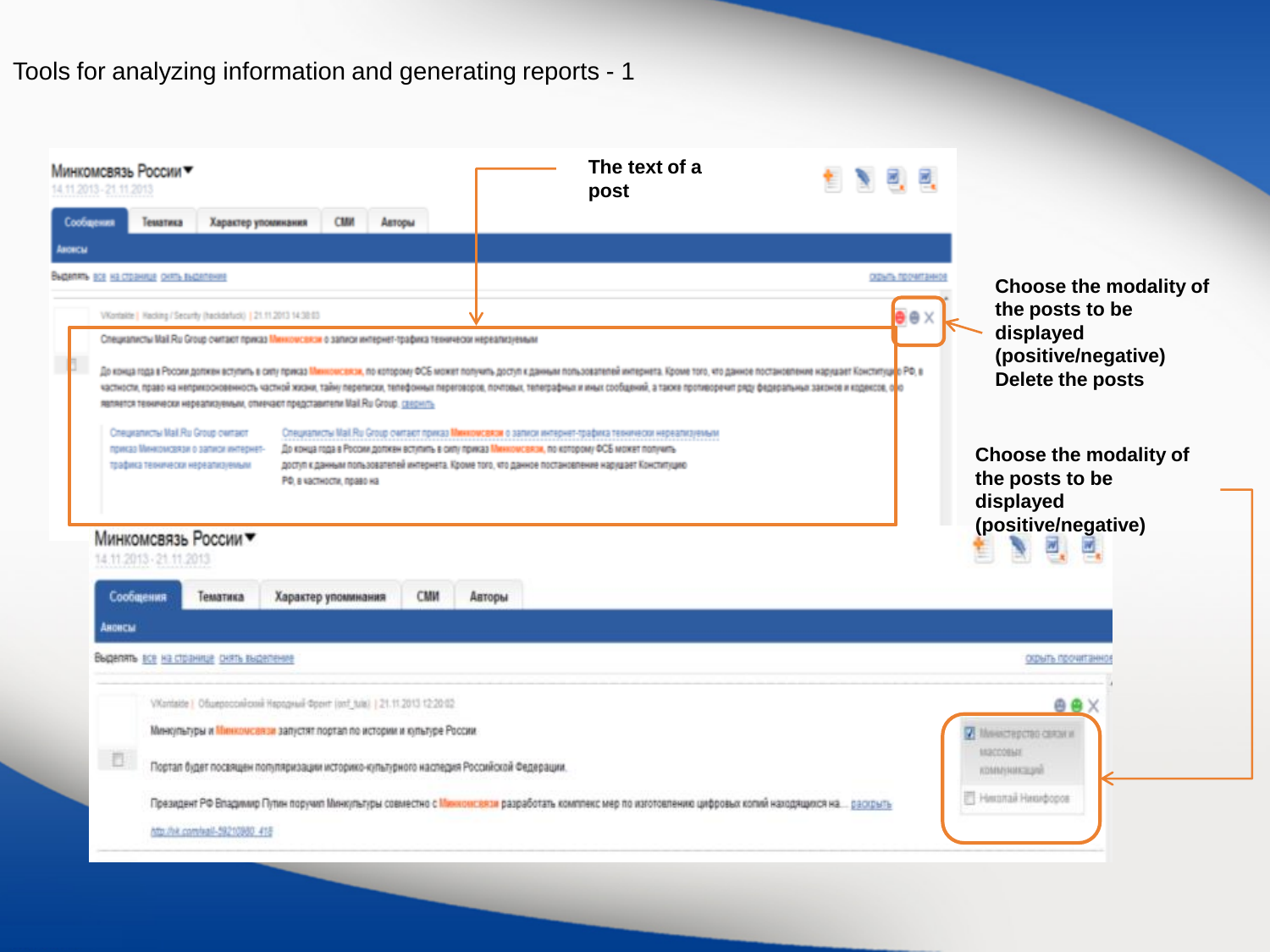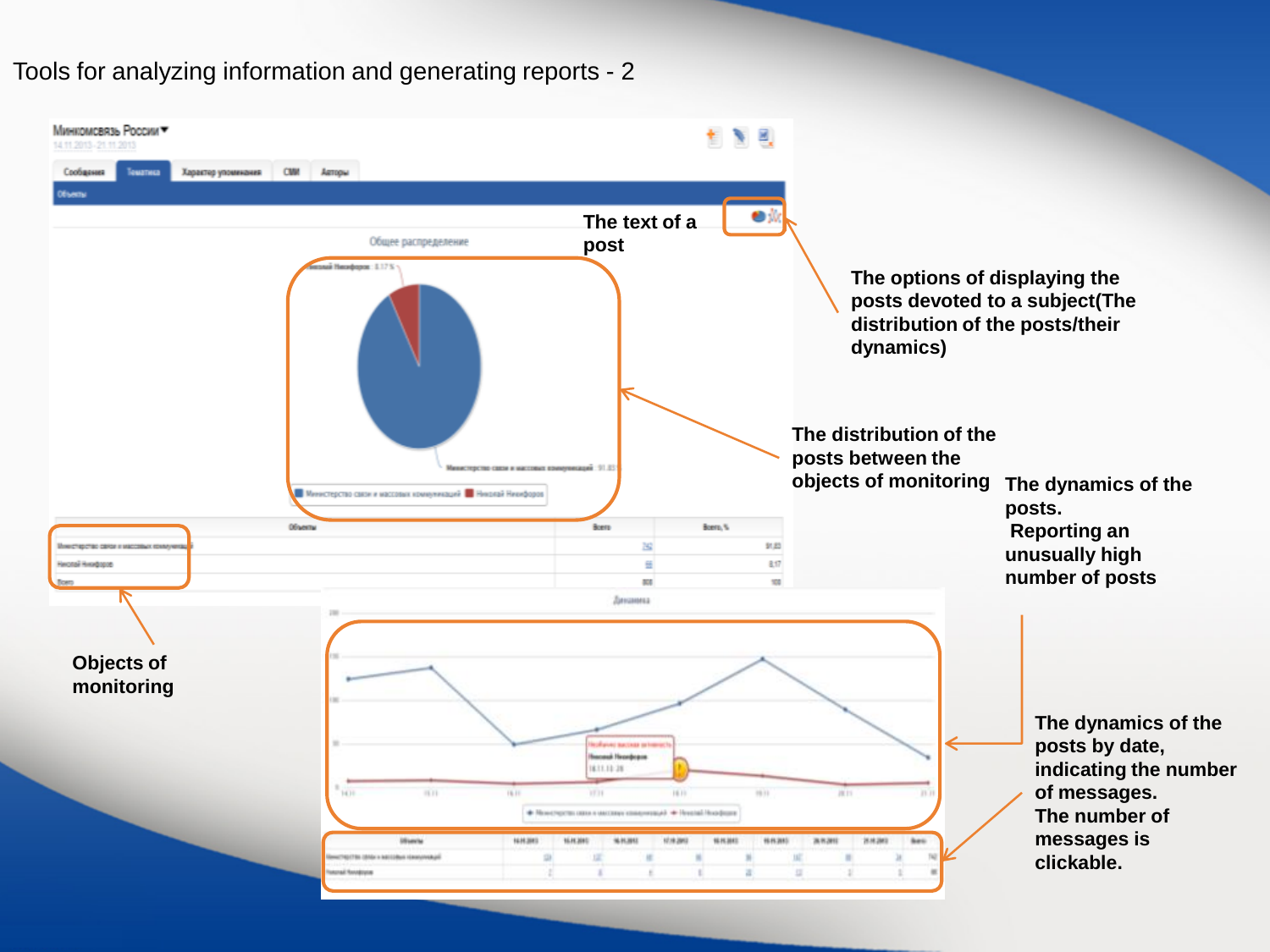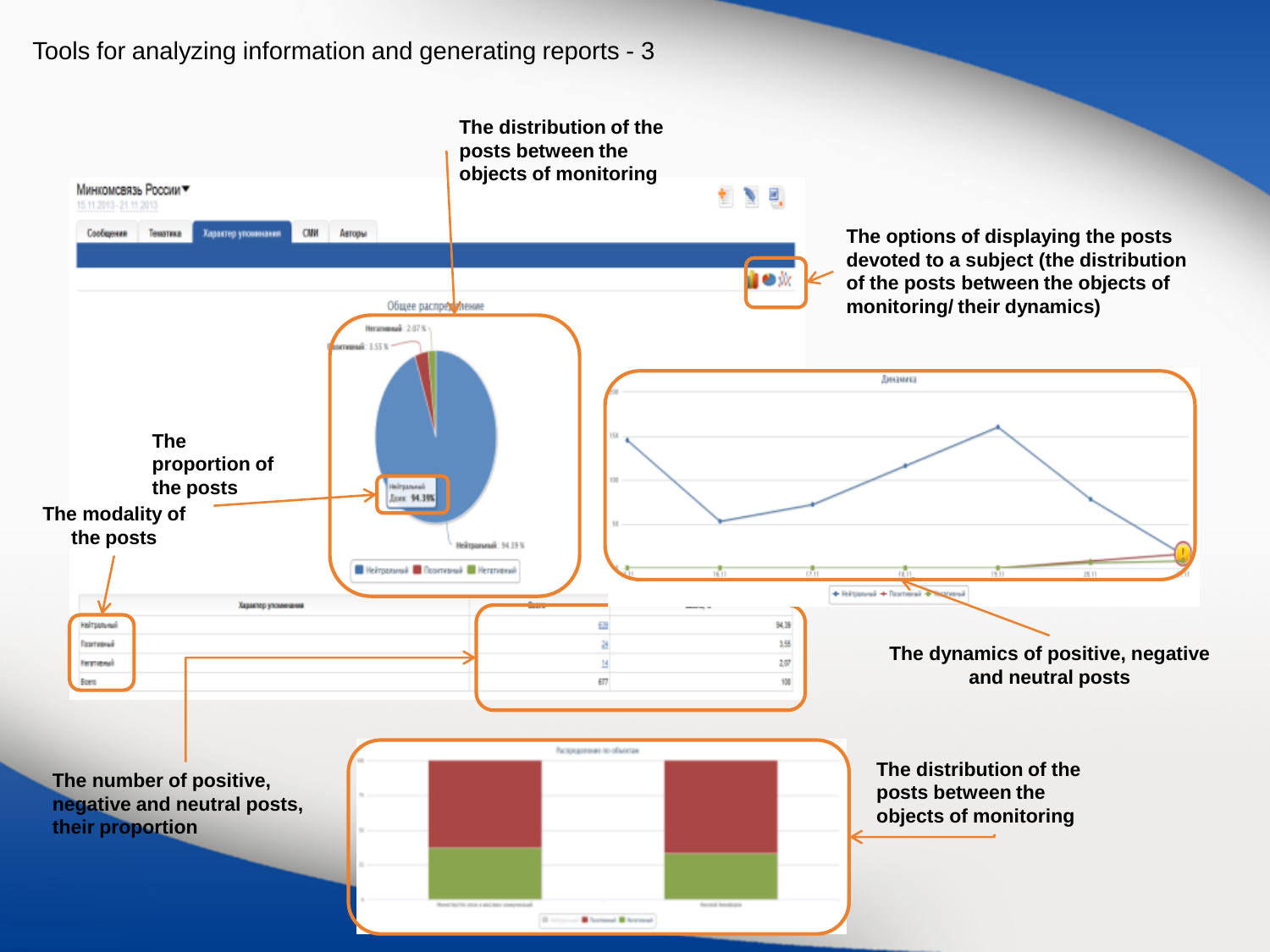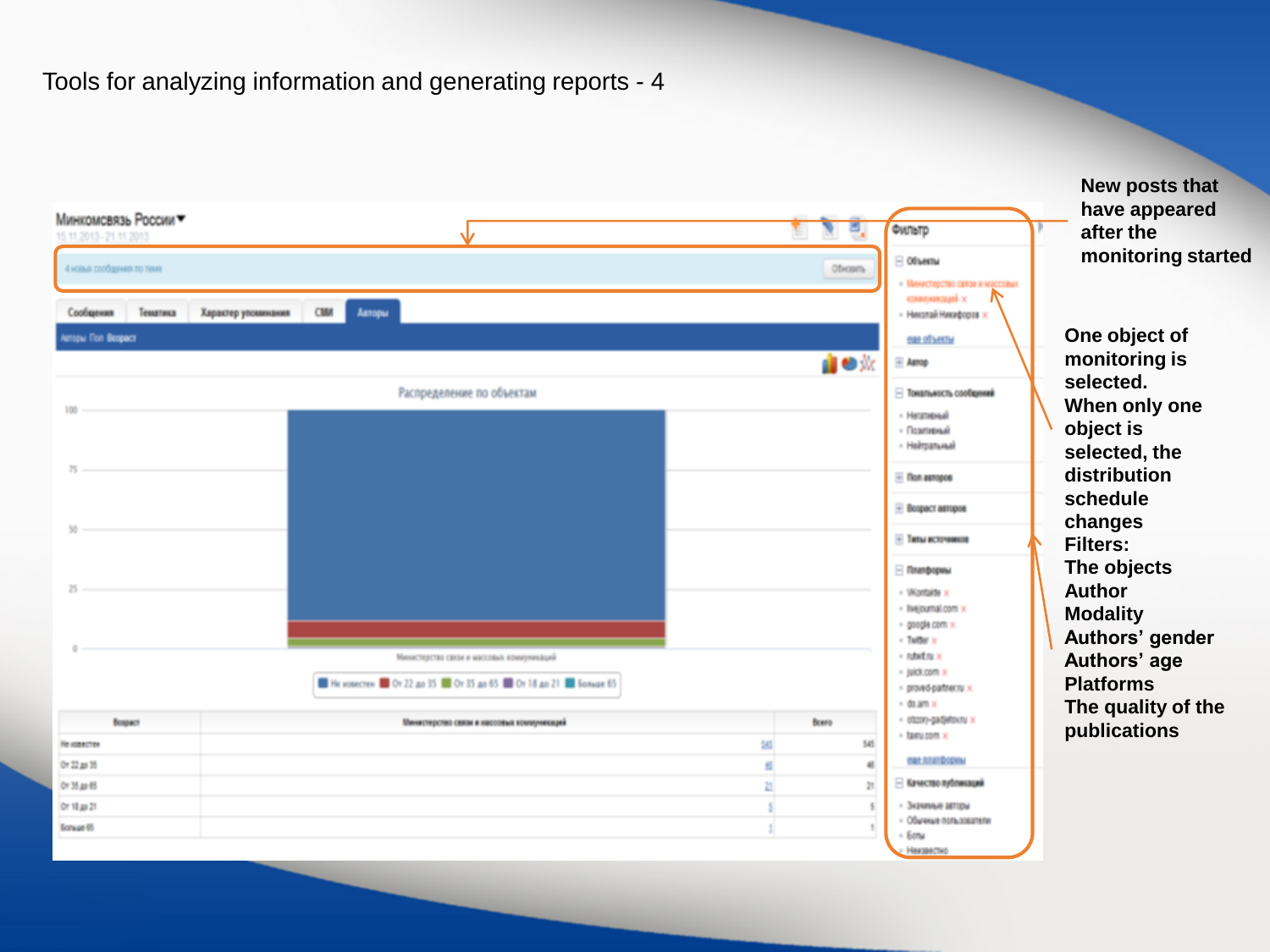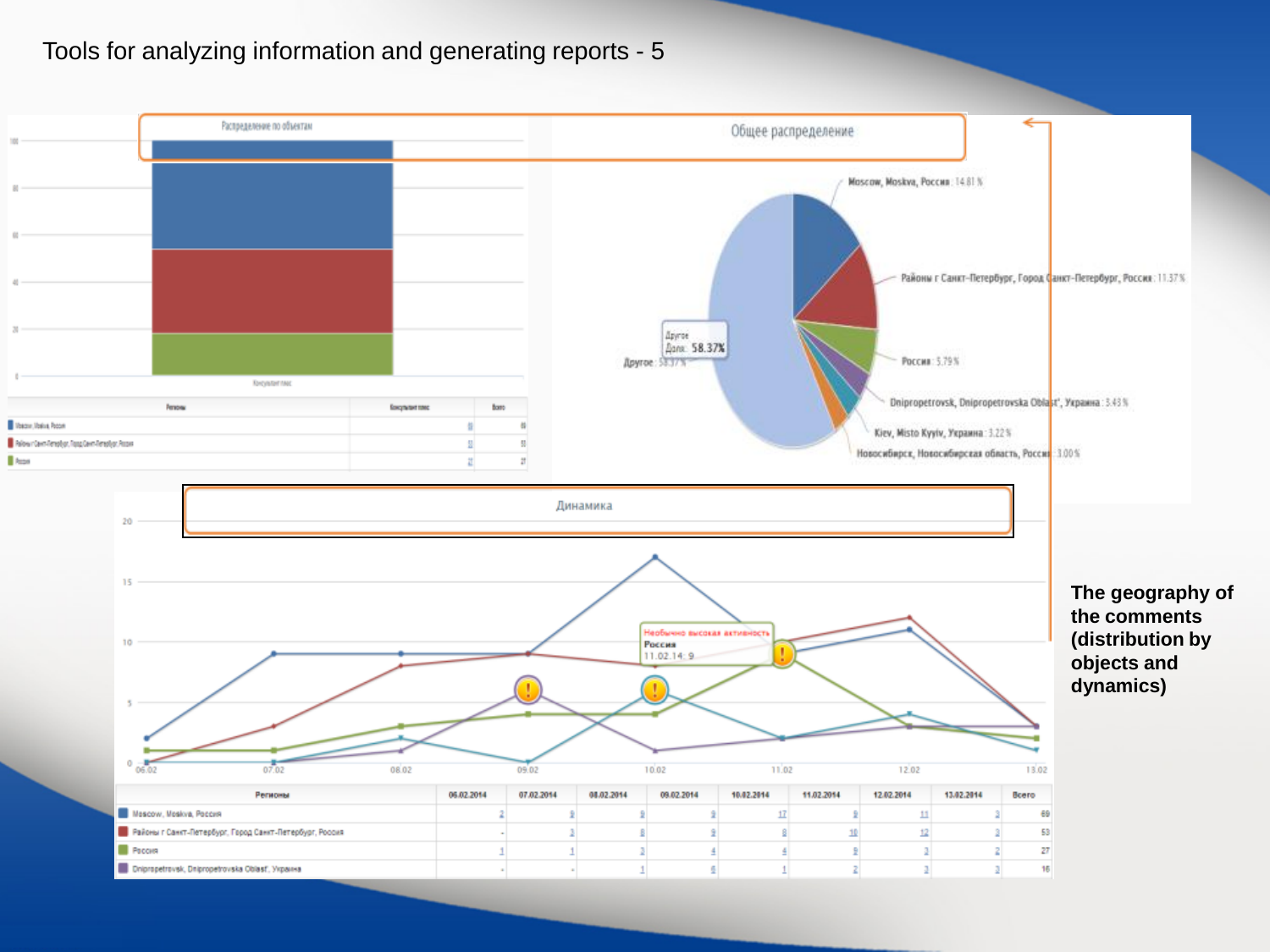A user can make individual settings of reports download, set up an individual schedule of reports generation, send reports by e-mail.

| Сохранить отчет                                                                                                                                     | Расписание для отчетов                                           |         |
|-----------------------------------------------------------------------------------------------------------------------------------------------------|------------------------------------------------------------------|---------|
| Сформировать отчет по:<br><b>• Выбранным документам</b><br><b>• Всем документам</b>                                                                 | Каждый день<br>1<br>Каждый день<br>Каждую неделю<br>Каждый месяц | X       |
| ● Включить в отчет тексты сообщений<br>Не более   1000 ▼ из 24978 возможных.<br>Включить в отчет статистику<br>Будут включены все возможные разделы | Каждый день<br>$\pmb{\mathrm{v}}$<br>$0 \div 0$<br>B             | X       |
| Формат отчета:   MS Word<br>Ţ<br><b>MS Word</b><br>XIML                                                                                             | Создать еще одно расписание                                      |         |
| Закрыть<br>Подготовить                                                                                                                              | Применить                                                        | Закрыть |